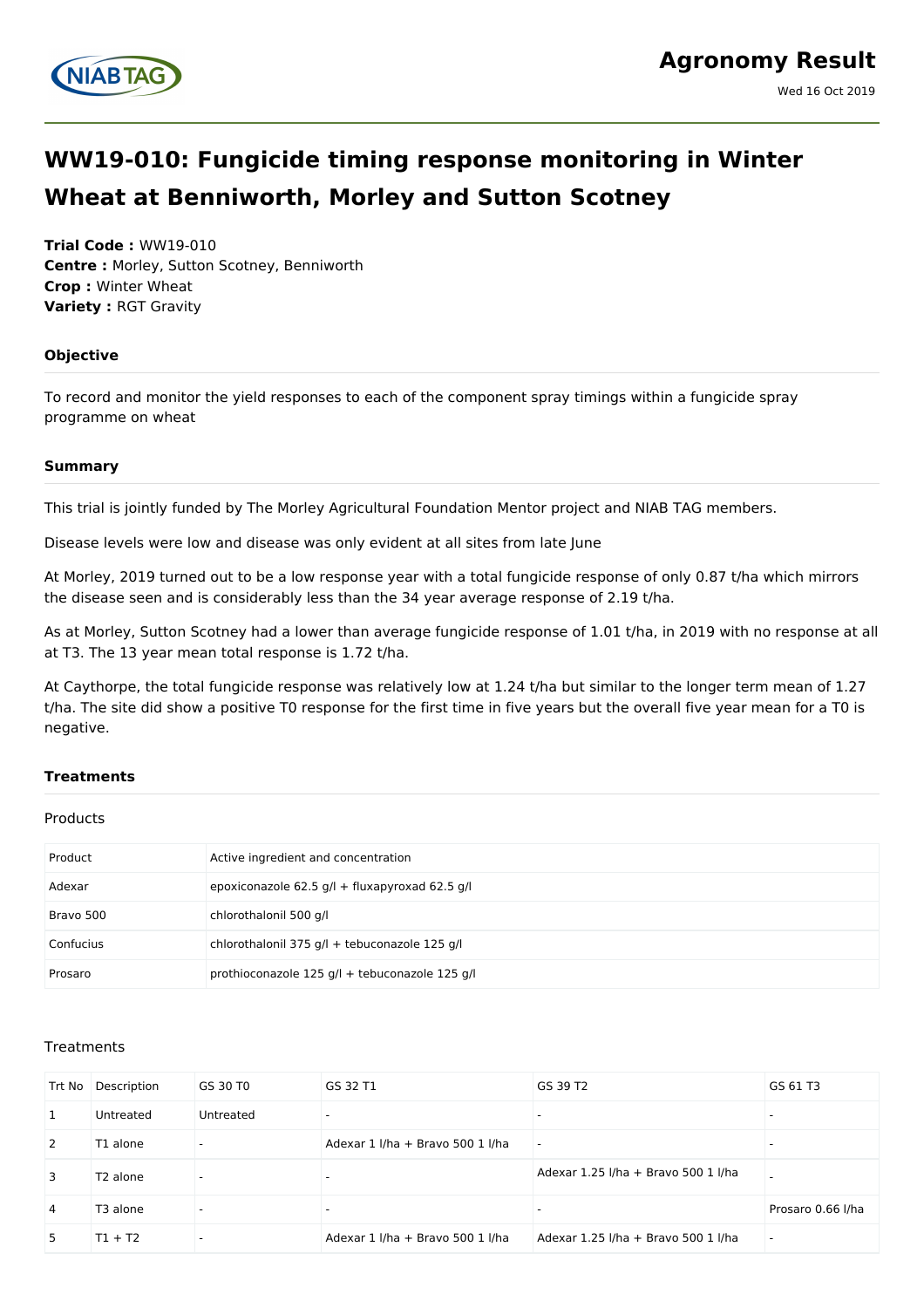| 6  | $T1 + T3$       |                     | Adexar 1 I/ha + Bravo 500 1 I/ha | $\sim$                              | Prosaro 0.66 I/ha |
|----|-----------------|---------------------|----------------------------------|-------------------------------------|-------------------|
|    | $T2 + T3$       |                     | $\overline{\phantom{0}}$         | Adexar 1.25 I/ha + Bravo 500 1 I/ha | Prosaro 0.66 I/ha |
| 8  | T1, T2 & T3     |                     | Adexar 1 I/ha + Bravo 500 1 I/ha | Adexar 1.25 I/ha + Bravo 500 1 I/ha | Prosaro 0.66 I/ha |
| -9 | T0. T2 &T3      | Confucius 1.25 I/ha |                                  | Adexar 1.25 I/ha + Bravo 500 1 I/ha | Prosaro 0.66 I/ha |
| 10 | T0, T1, T2 & T3 | Confucius 1.25 I/ha | Adexar 1 I/ha + Bravo 500 1 I/ha | Adexar 1.25 I/ha + Bravo 500 1 I/ha | Prosaro 0.66 I/ha |

#### **Results**

The variety used is the same at all sites each year but over the years the variety is changed to keep up with conventional standards. The variety chosen is usually a moderately susceptible variety to disease so responses in more disease resistant or susceptible varieties may be different.

Disease levels were relatively low at all sites with no significant disease seen until late June.

At Morley, Brown rust quickly established in late June on the top 3 leaves but septoria levels were low all season.

Septoria tritici developed in late June at Caythorpe on the top three leaves at relatively low levels and brown rust was not present.

At Sutton Scotney, no disease was seen until late June when septroia developed rapidly on leaf three but did not spread to upper leaves. No brown rust was seen.

| Trt No         | Description     | Caythorpe yield t/ha | S.Scotney yield t/ha | Morley yield t/ha | 3 Site mean yield t/ha |
|----------------|-----------------|----------------------|----------------------|-------------------|------------------------|
| 1              | Untreated       | 8.82                 | 10.65                | 9.98              | 9.82                   |
| $\overline{2}$ | T1 alone        | 9.40                 | 11.02                | 10.36             | 10.26                  |
| 3              | T2 alone        | 9.39                 | 10.95                | 11.03             | 10.46                  |
| 4              | T3 alone        | 8.94                 | 10.84                | 10.08             | 9.95                   |
| 5              | $T1 + T2$       | 9.84                 | 11.43                | 11.57             | 10.95                  |
| 6              | $T1 + T3$       | 9.46                 | 11.30                | 10.92             | 10.56                  |
| 7              | $T2 + T3$       | 9.25                 | 11.06                | 11.42             | 10.58                  |
| 8              | T1, T2 & T3     | 9.66                 | 11.28                | 11.74             | 10.89                  |
| 9              | T0, T2 &T3      | 9.33                 | 11.23                | 11.63             | 10.73                  |
| 10             | T0, T1, T2 & T3 | 9.88                 | 11.51                | 11.85             | 11.08                  |
|                | LSD             | 0.29                 | 0.62                 | 0.39              | 0.49                   |
|                | CV%             | 1.78                 | 3.26                 | 2.1               | 2.7                    |

Table 1: Yield at all sites and 3 site mean in 2019

Table 1 above and figures 1and 2 below show relatively small fungicide yield responses at all sites with some treatments not significantly different from the untreated.

Figure 1: Yield (mean of 3 sites)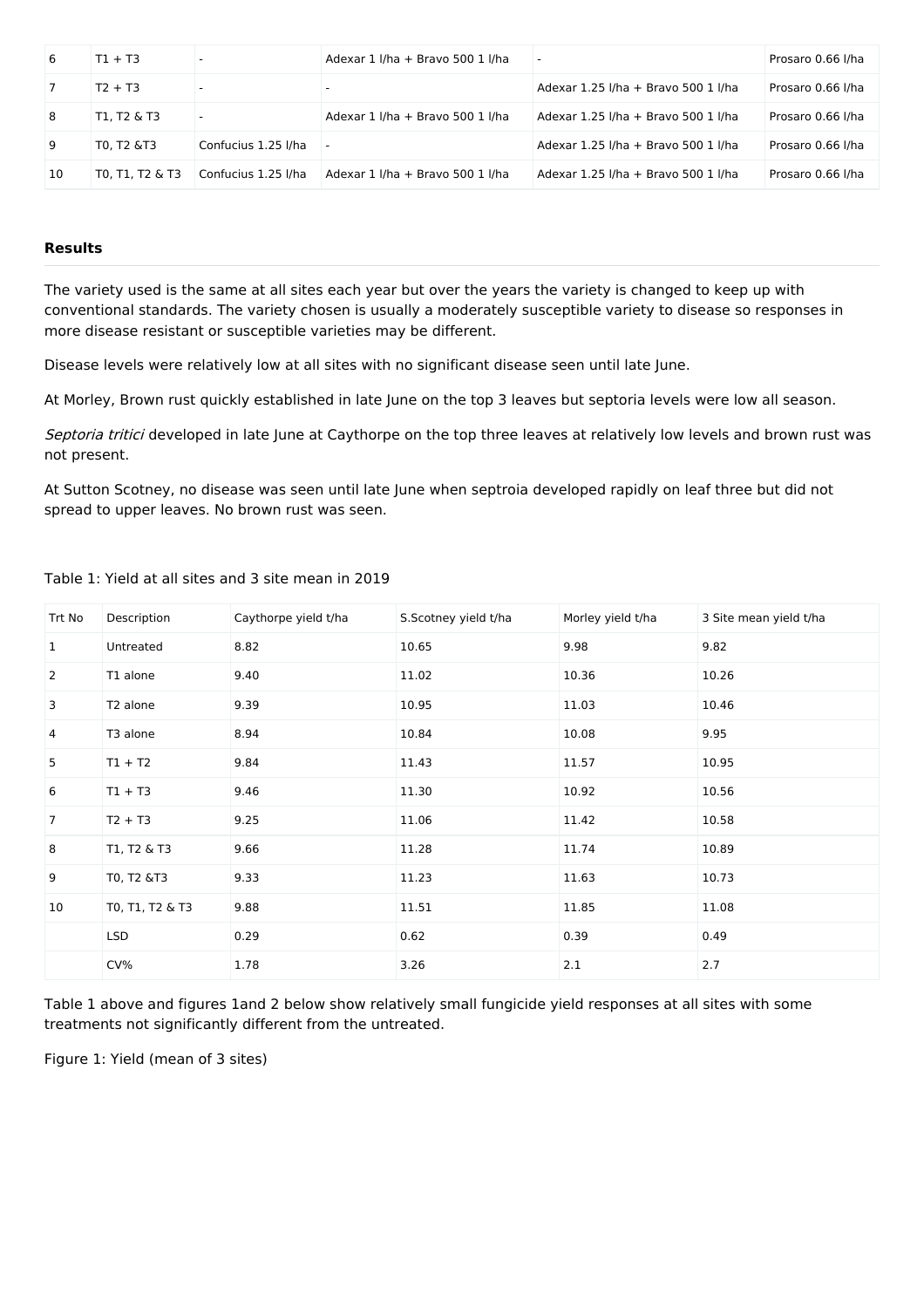



Figure 2: Yield at individual sites

Table 2: Component yield responses at each site and 3 site mean in 2019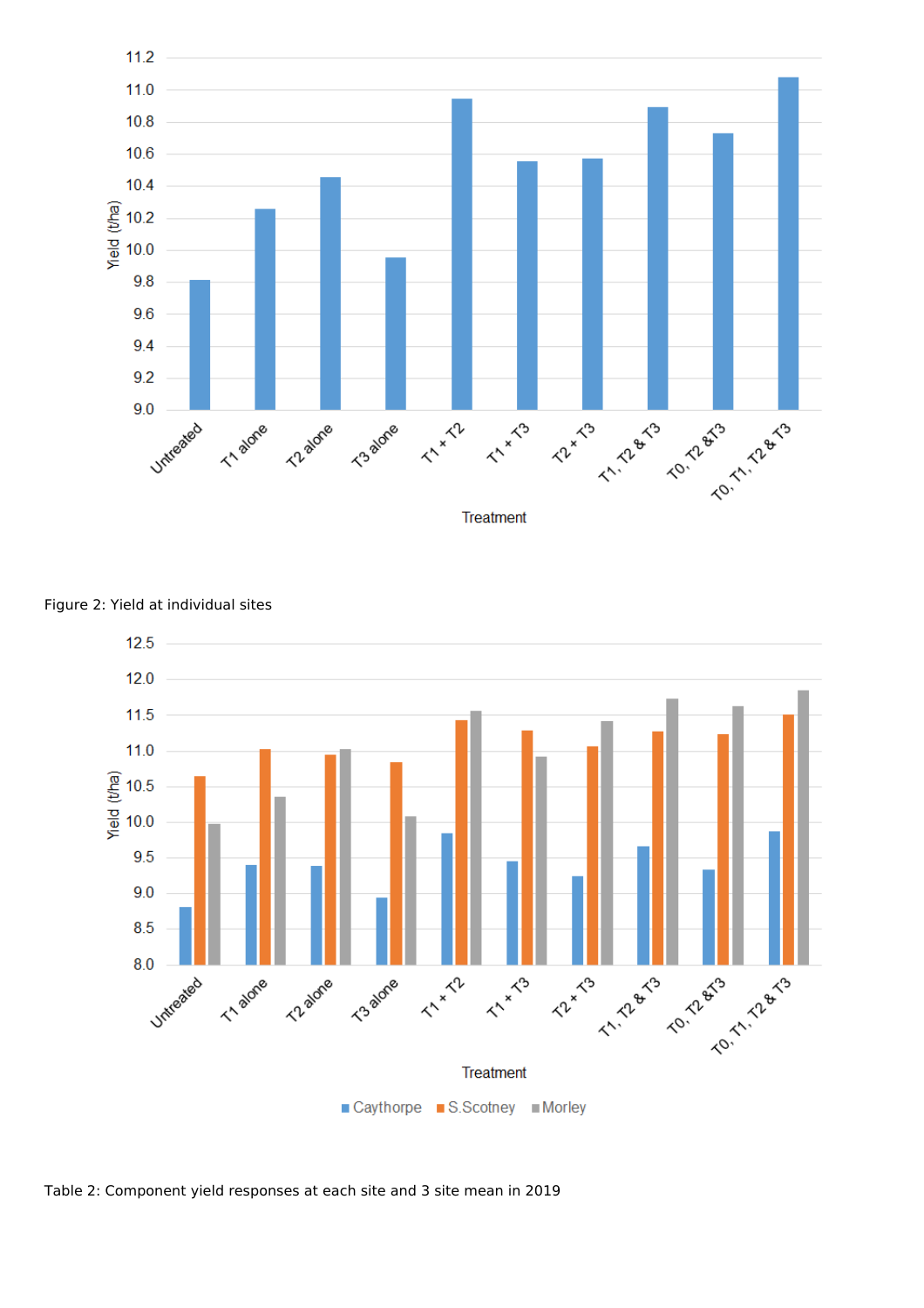| Comparison                              | Yield Response Caythorpe<br>t/ha | Yield Response S.Scotney<br>t/ha | Yield Response Morley<br>t/ha | 3 Site Yield Response<br>t/ha |
|-----------------------------------------|----------------------------------|----------------------------------|-------------------------------|-------------------------------|
| Benefit of T1+T2 vs untreated           | 1.02                             | 0.78                             | 0.59                          | 0.80                          |
| Benefit of T3 vs Standard T1+T2         | $-0.18$                          | $-0.15$                          | 0.17                          | $-0.05$                       |
| Benefit of T0 vs Standard<br>$T1+T2+T3$ | 0.22                             | 0.23                             | 0.11                          | 0.19                          |
| Benefit of T1 alone vs untreated        | 0.58                             | 0.37                             | 0.38                          | 0.44                          |
| Benefit of T2 alone vs untreated        | 0.57                             | 0.30                             | 1.05                          | 0.64                          |
| Benefit of T3 alone vs untreated        | 0.12                             | 0.19                             | 0.10                          | 0.14                          |
| LSD.                                    | 0.29                             | 0.62                             | 0.39                          | 0.49                          |
| CV%                                     | 1.78                             | 3.26                             | 2.1                           | 2.7                           |

Table 2 above shows the responses at each site at each spray timing as well as the three-site means. T0 responses were all small but positive but T3 responses, in addition to standard T1+ T2 sprays, were very variable with site. T1+T2 responses were all below 1 t/ha which is low compared to the the multi-year site means of between 1.23 t/ha and 1.77 t/ha shown in Table 3 below.

# Table 3: Multi-year yield responses from 1986

|              | Morley Yield Responses t/ha |          |                |                | S.Scotney Yield Responses t/ha |                | Caythorpe yield responses t/ha |         |               |
|--------------|-----------------------------|----------|----------------|----------------|--------------------------------|----------------|--------------------------------|---------|---------------|
| Harvest Year | T <sub>0</sub>              | $T1+T2$  | T <sub>3</sub> | T <sub>0</sub> | $T1+T2$                        | T <sub>3</sub> | T <sub>0</sub>                 | $T1+T2$ | $\mathsf{T3}$ |
| 1986         |                             | 0.69     | 0.05           |                |                                |                |                                |         |               |
| 1987         |                             | 1.64     | 0.57           |                |                                |                |                                |         |               |
| 1988         |                             | 2.98     | 0.87           |                |                                |                |                                |         |               |
| 1989         |                             | 0.26     | 0.23           |                |                                |                |                                |         |               |
| 1990         |                             | $1.11\,$ | 0.25           |                |                                |                |                                |         |               |
| 1991         |                             | 1.12     | $0.6\,$        |                |                                |                |                                |         |               |
| 1992         |                             | 2.08     | 0.53           |                |                                |                |                                |         |               |
| 1993         |                             | 1.67     | 0.5            |                |                                |                |                                |         |               |
| 1994         |                             | 0.53     | 0.13           |                |                                |                |                                |         |               |
| 1995         |                             | 2.06     | 0.13           |                |                                |                |                                |         |               |
| 1996         |                             | 0.67     | 0.54           |                |                                |                |                                |         |               |
| 1997         |                             | 2.92     | $1.2\,$        |                |                                |                |                                |         |               |
| 1998         |                             | 3.94     | 0.81           |                |                                |                |                                |         |               |
| 1999         |                             | 4.69     | 0.41           |                |                                |                |                                |         |               |
| 2000         |                             | 3.21     | $1.28\,$       |                |                                |                |                                |         |               |
| 2001         |                             | 0.75     | $\pmb{0}$      |                |                                |                |                                |         |               |
| 2002         |                             | 3.12     | 0.39           |                |                                |                |                                |         |               |
| 2003         |                             | 1.88     | $0.4\,$        |                |                                |                |                                |         |               |
| 2004         |                             | 2.53     | $\pmb{0}$      |                |                                |                |                                |         |               |
| 2005         | 0.14                        | 2.26     | 0.23           |                |                                |                |                                |         |               |
| 2006         | 0.15                        | $1.11\,$ | $\pmb{0}$      |                |                                |                |                                |         |               |
| 2007         | 0.19                        | $1.05\,$ | 0.64           | $-0.02$        | 1.68                           | $0.41\,$       |                                |         |               |
| 2008         | 0.06                        | 1.64     | 0.13           | $-0.05$        | 2.53                           | 0.11           |                                |         |               |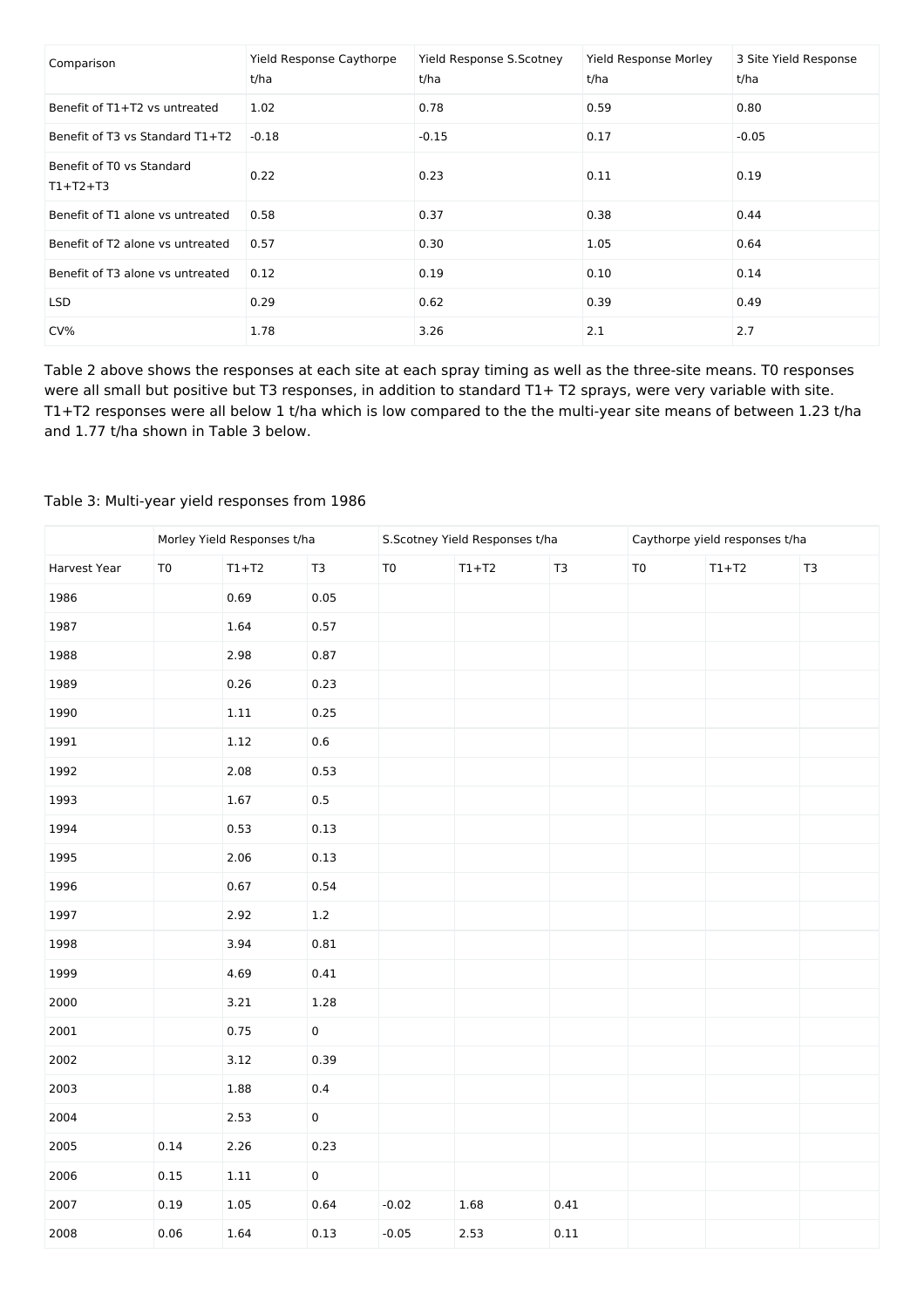| 2009                | $\mathsf 0$ | 0.91   | 0.22    | $-0.12$ | 2.12 | 0.2     |         |      |         |
|---------------------|-------------|--------|---------|---------|------|---------|---------|------|---------|
| 2010                | $\mathsf 0$ | 3.19   | 0.09    | 0.32    | 2.39 | $-0.5$  |         |      |         |
| 2011                | 0.06        | 0.64   | $-0.09$ | 0.40    | 1.16 | 0.07    |         |      |         |
| 2012                | 0.2         | 3.76   | 0.59    | $-0.10$ | 1.48 | 0.63    | $-0.18$ | 2.94 | 1.13    |
| 2013                | 0.1         | 0.21   | $-0.03$ | 0.30    | 0.53 | $-0.02$ |         |      |         |
| 2014                | $-0.09$     | 3.97   | $-0.26$ | $-0.16$ | 2.60 | 0.26    |         |      |         |
| 2015                | 0.14        | 0.33   | $-0.14$ | $-0.13$ | 0.64 | 0.16    |         |      |         |
| 2016                | 0.1         | 2.39   | 0.12    | $-0.05$ | 1.97 | 0.21    | $-0.18$ | 0.96 | 0.24    |
| 2017                | 0.17        | 0.63   | $-0.19$ | 0.65    | 1.58 | $-0.35$ | $-0.41$ | 0.27 | 0.68    |
| 2018                | 0.01        | $-0.3$ | 0.75    | 0.06    | 0.13 | 0.35    | $-0.55$ | 0.96 | $-0.50$ |
| 2019                | 0.11        | 0.59   | 0.17    | 0.23    | 0.78 | $-0.15$ | 0.22    | 1.02 | $-0.18$ |
| Mean                | 0.09        | 1.77   | 0.33    | 0.10    | 1.51 | 0.11    | $-0.22$ | 1.23 | 0.27    |
| Mean Total Response |             |        | 2.19    |         |      | 1.72    |         |      | 1.28    |

Table 3 shows the yield responses at T0, T1+T2 and T3 for each site starting in 1986 at Morley. Some of these fungicide responses were negative and both negative and positive figures have been used to create the multi-year means for each timing, at each site, shown at the bottom of table 3 and in figures 3 to 5 below. However, for clarity, in figures 3 to 5 below, negative responses are not shown.

Figure 3: 34 Year fungicide yield responses at Morley. 34 year mean: T0 = 0.09 t/ha, T1+T2 = 1.77 t/ha, T3 = 0.33  $t/ha$ , Total average response = 2.19  $t/ha$ 



At Morley, 2019 was a low response year with a total fungicide response of only 0.87 t/ha which mirrors the disease levels seen and is considerably less than the 34 year mean total response of 2.19 t/ha.

Figure 4: 13 Year fungicide yield responses at Sutton Scotney. 13 year mean: T0 = 0.10 t/ha, T1+T2 = 1.51 t/ha, T3 =  $0.11$  t/ha, Total average response = 1.72 t/ha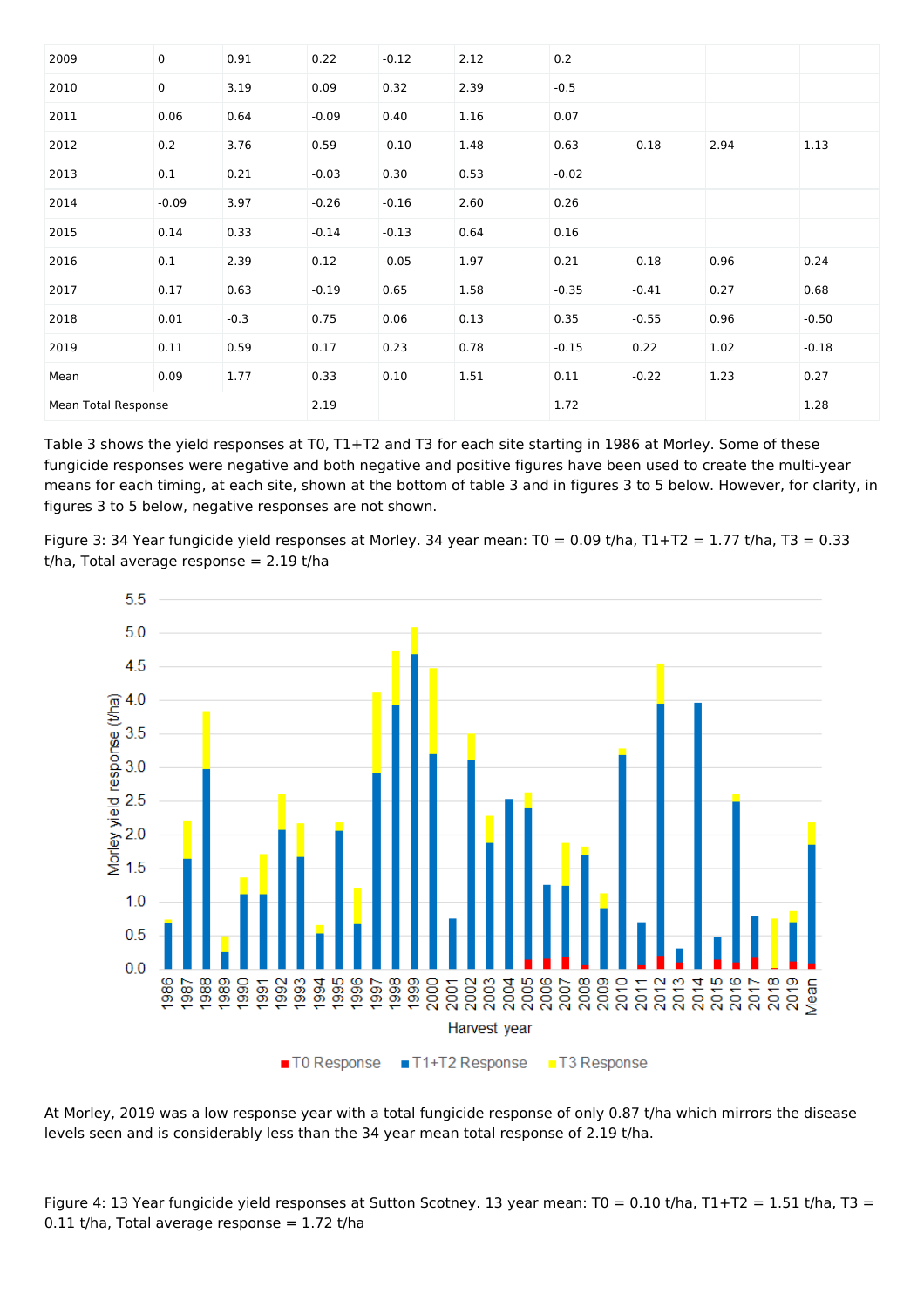

As at Morley, Sutton Scotney had a lower than average fungicide response of 1.01 t/ha, in 2019 with no response at all at T3. The 13 year mean total response is 1.72 t/ha.